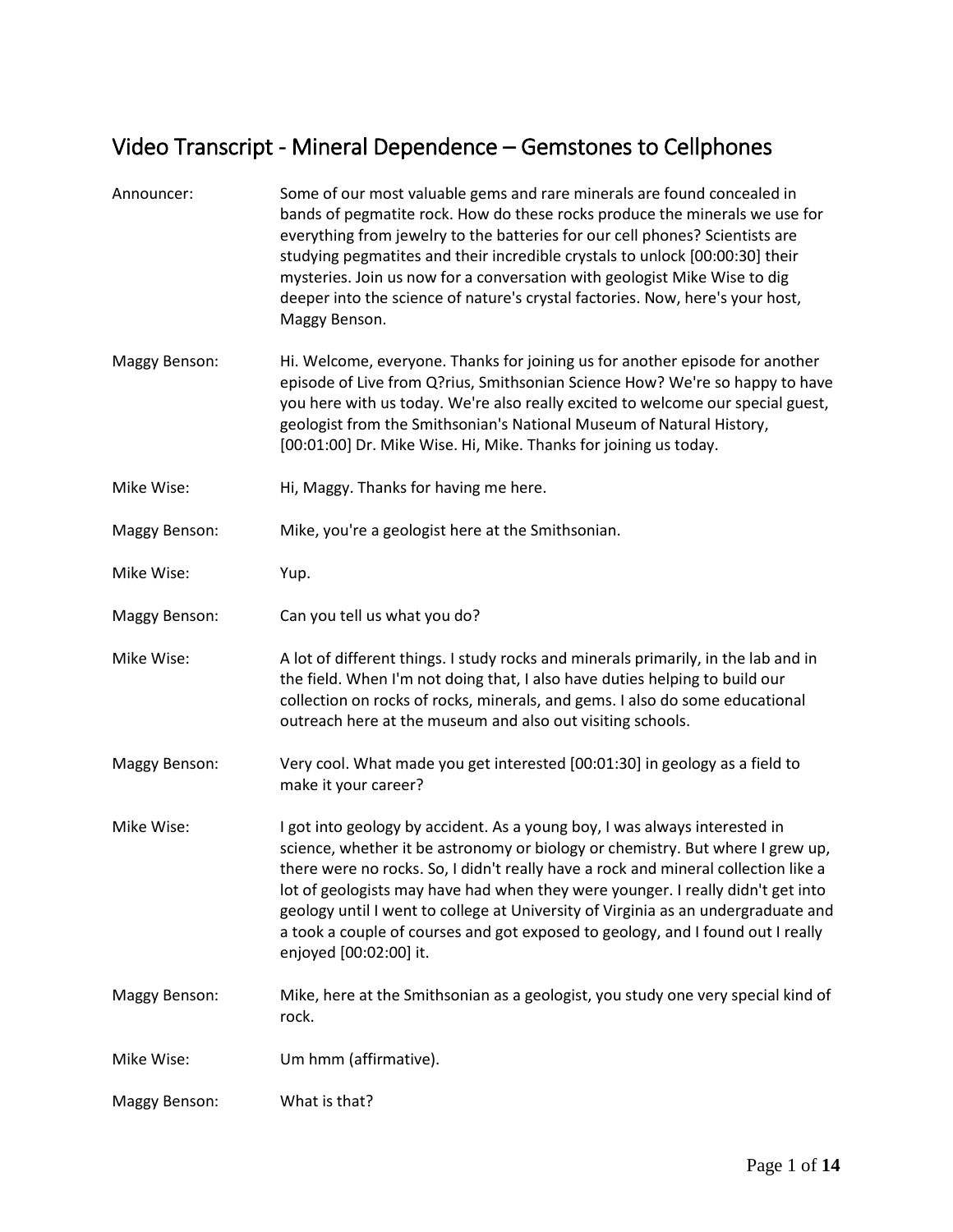Mike Wise: I study a rock called pegmatite. It's a type of igneous rock that's pretty unique, I think. Maggy Benson: What is igneous rock? Mike Wise: Igneous rocks are rocks that from the crystallization or solidification of molten magma, or melted rock, whether it be below the surface or erupted at the top like volcanoes. Maggy Benson: Is that similar to something like granite that I'm familiar with as [00:02:30] an igneous rock? Mike Wise: Yeah. Actually, in fact, pegmatites have mineralogy very similar to granite. Typically, a granite is made up of feldspar and quartz and maybe some micas, and pegmatites as well. I have some examples here. This is a mineral, feldspar. We have an example of quartz and a big sheet of mica. It's basically the same mineral as most granites. Maggy Benson: What's different? Mike Wise: What's different is the grain size, the crystal [00:03:00] sizes. If you look at a typical granite, most of the crystals are really small, about a millimeter or so, but pegmatites can grow these giant crystals, and I mean giant! Bigger than you, bigger than me, and I'm six-foot-three. Some of the largest crystals ever reported came from pegmatites, and they're about 50 feet long. So, think about the size of a telephone pole, to give you an example. Maggy Benson: That's huge. What we're looking at here, I mean, this mica that you just showed us is gigantic. Mike Wise: Gigantic for most igneous rocks. If you look at volcanic rocks or any other type of igneous rocks, [00:03:30] they don't form crystals that are very large. Only pegmatites do. Maggy Benson: What makes pegmatites unique in their formation? Mike Wise: Well, they're unique in their formation in that they are able to concentrate a lot of rare elements. A lot of elements that don't occur in large quantities in most igneous rocks. For example, we have elements like tantalum, beryllium, and lithium that may occur in those pegmatites, but in the [00:04:00] formation of a granite body, the style salt is a granite melt below the surface. Maggy Benson: So that's volcanic material. Mike Wise: Well, it's not really volcanic material. It's molten rock. We only consider it volcanic material when it erupts at the surface. But as the granite is crystallizing, the elements like tantalum and lithium don't go into the mineral structure of the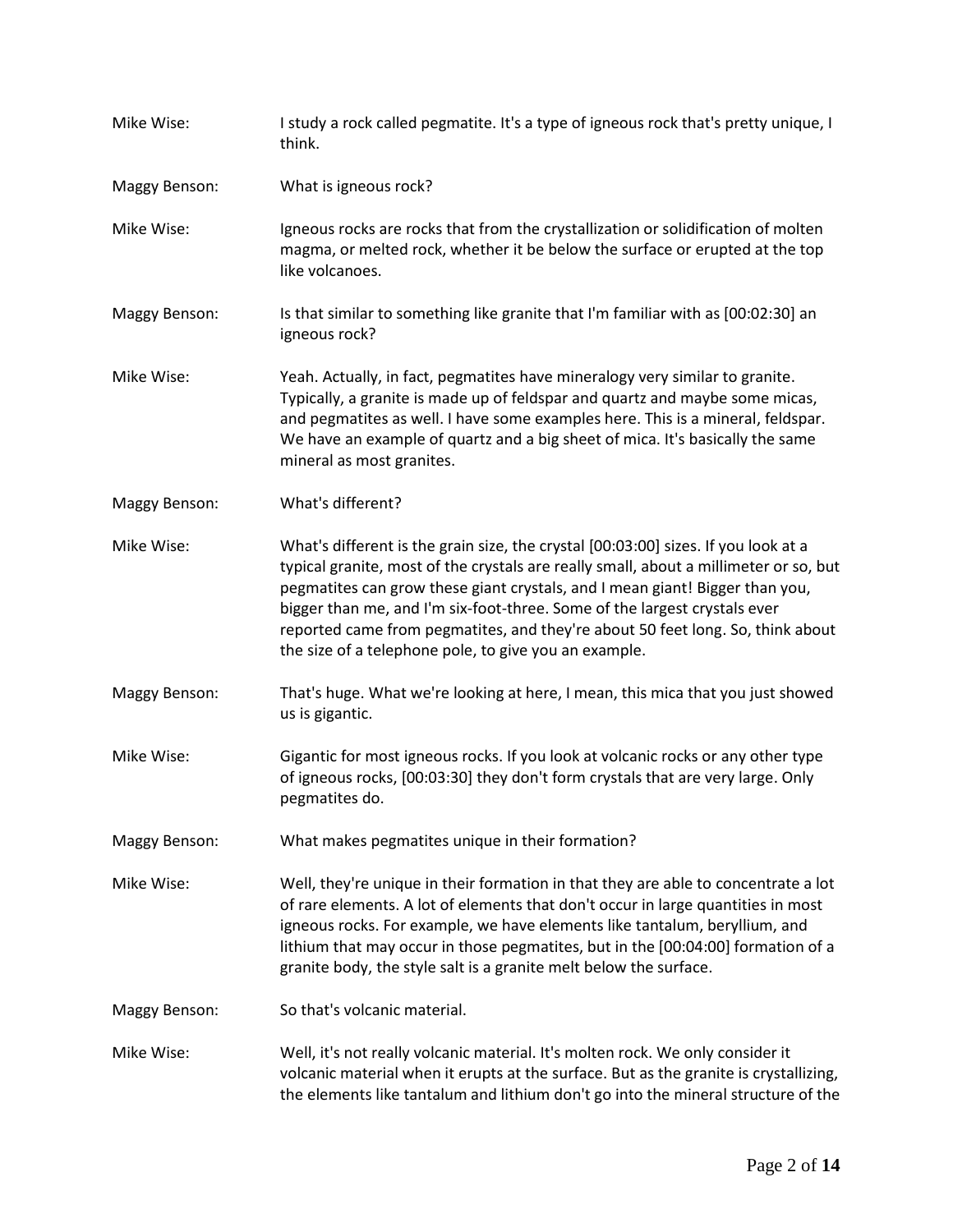|                      | feldspars and micas. They remain behind, and they end up in this water-rich<br>solution that eventually squirts [00:04:30] out into the country rock, and those<br>eventually crystallize to form pegmatites.                                                                                                                                                                                                                                                                                                                                                                                                                                                                  |
|----------------------|--------------------------------------------------------------------------------------------------------------------------------------------------------------------------------------------------------------------------------------------------------------------------------------------------------------------------------------------------------------------------------------------------------------------------------------------------------------------------------------------------------------------------------------------------------------------------------------------------------------------------------------------------------------------------------|
| Maggy Benson:        | Wow. Very cool. I see a huge diversity of shapes and colors in the huge crystals<br>that are here on the table. What causes this diversity?                                                                                                                                                                                                                                                                                                                                                                                                                                                                                                                                    |
| Mike Wise:           | The diversity is due, in large part, to the chemistry. It's a very unique chemistry<br>as far as most igneous rocks go. Pegmatites, whatever that process is that<br>makes pegmatites, allows it concentrate a lot of unique elements. Almost half<br>the periodic table, in [00:05:00] fact.                                                                                                                                                                                                                                                                                                                                                                                  |
| Maggy Benson:        | Wow.                                                                                                                                                                                                                                                                                                                                                                                                                                                                                                                                                                                                                                                                           |
| Mike Wise:           | Yeah. Most igneous rocks don't do that. These concentrations can be very, very<br>high.                                                                                                                                                                                                                                                                                                                                                                                                                                                                                                                                                                                        |
| Maggy Benson:        | You said that these minerals are made up of elements and sometimes rare<br>elements. Do you have an example of a rare element here from a pegmatite?                                                                                                                                                                                                                                                                                                                                                                                                                                                                                                                           |
| Mike Wise:           | Yeah. We have this mineral called tantalite. It's extremely rare, and it's only<br>found in pegmatites. One of the major elements in this mineral is called<br>[00:05:30] tantalum. Now, tantalum is important because it is useful in the<br>making of electronics. If you look at the abundances of tantalum in the earth's<br>crust, you'll see that it's about one part per million. If you look at the tantalum<br>concentration of typical granite, it's about two. That's still pretty low, but typical<br>for most igneous rocks. The pegmatites and tantalites can have up to 300 to<br>over 750,000 [00:06:00] parts per million tantalum. That's a lot of tantalum. |
| Maggy Benson:        | Basically, you're being able to get a crystal large enough with enough tantalum<br>in it to actually use that tantalum.                                                                                                                                                                                                                                                                                                                                                                                                                                                                                                                                                        |
| Mike Wise:           | Right. For most rocks where tantalum would be considered rare, pegmatites,<br>not so rare.                                                                                                                                                                                                                                                                                                                                                                                                                                                                                                                                                                                     |
| <b>Maggy Benson:</b> | You said that pegmatites are able to concentrate many different elements.                                                                                                                                                                                                                                                                                                                                                                                                                                                                                                                                                                                                      |
| Mike Wise:           | Um hmm. Yep.                                                                                                                                                                                                                                                                                                                                                                                                                                                                                                                                                                                                                                                                   |
| Maggy Benson:        | Is this rare for other rock? Is this unique to pegmatites, or does this happen in<br>[00:06:30] other rocks too?                                                                                                                                                                                                                                                                                                                                                                                                                                                                                                                                                               |
| Mike Wise:           | Well, other rocks may have those same elements, but only in very small<br>quantities. And there are some pegmatites that also have these rare elements,<br>but in small quantities. But In special pegmatites, like some of the examples I<br>have here, yeah, you can get large quantities of tantalum, beryllium, lithium,<br>and other rare metals.                                                                                                                                                                                                                                                                                                                         |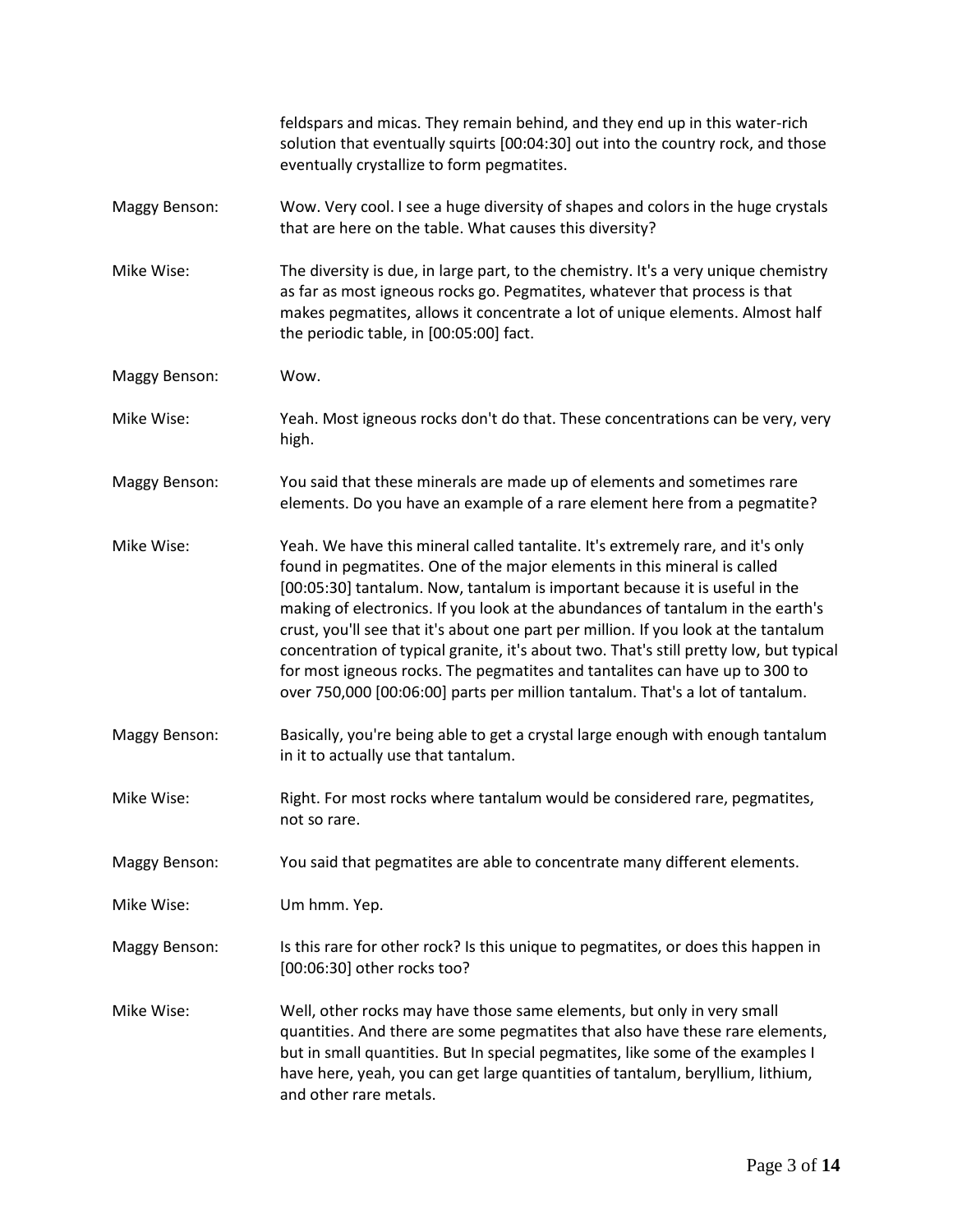| Maggy Benson: | Very cool. Mike, just in this brief amount of time, you've taught us that<br>pegmatites have this ability to concentrate lots of different types of elements<br>into very large crystals that can then [00:07:00] be used for other things. I<br>wonder what the most important property is, though, about pegmatites. Should<br>we ask our viewers?                                                                                                                                            |
|---------------|-------------------------------------------------------------------------------------------------------------------------------------------------------------------------------------------------------------------------------------------------------------------------------------------------------------------------------------------------------------------------------------------------------------------------------------------------------------------------------------------------|
| Mike Wise:    | Yeah, let's find out what they think.                                                                                                                                                                                                                                                                                                                                                                                                                                                           |
| Maggy Benson: | All right, viewers. Here's your opportunity to participate in a live poll with us.<br>You can respond using the window that appears to the right of your video<br>screen. Tell us what you think. What is the most important property of<br>pegmatites: Lots of types of minerals? Large crystals of minerals? Minerals<br>valuable for human uses? [00:07:30] or Minerals rarely concentrated<br>elsewhere? Take a moment to think about it and put your answer in the window<br>to the right. |
| Maggy Benson: | [00:08:00] Mike, the results are coming in, and we really have a pretty even<br>distribution between large crystals of minerals and minerals valuable for human<br>uses. [00:08:30] The poll is still changing, but what do you think?                                                                                                                                                                                                                                                          |
| Mike Wise:    | Well, all of those are pretty good answers, but I think the most important<br>feature is the large crystals because, frankly, that's what defines a pegmatite, is<br>by their large crystals. For me, that's the most important feature.                                                                                                                                                                                                                                                        |
| Maggy Benson: | What makes large crystals so special?                                                                                                                                                                                                                                                                                                                                                                                                                                                           |
| Mike Wise:    | Well, large crystals enable you to make very large gemstones, really super nice<br>mineral specimens, and it just makes some pegmatites fun [00:09:00] to study.                                                                                                                                                                                                                                                                                                                                |
| Maggy Benson: | And really beautiful.                                                                                                                                                                                                                                                                                                                                                                                                                                                                           |
| Mike Wise:    | Yeah, really beautiful.                                                                                                                                                                                                                                                                                                                                                                                                                                                                         |
| Maggy Benson: | All right. Mike, we have a student question. Are you ready to take it?                                                                                                                                                                                                                                                                                                                                                                                                                          |
| Mike Wise:    | Okay. Fire away.                                                                                                                                                                                                                                                                                                                                                                                                                                                                                |
| Maggy Benson: | All right. Let's see.                                                                                                                                                                                                                                                                                                                                                                                                                                                                           |
| Ella:         | Hi, I'm Ella, and I'm a fifth grade at Flores Elementary School. My question is<br>what do pegmatites tell scientists about the region's history?                                                                                                                                                                                                                                                                                                                                               |
| Mike Wise:    | Wow. That's a really good question. Sometimes, pegmatites can tell you a little<br>bit about the geology, the local [00:09:30] geology that's present, but<br>sometimes they don't. Sometimes, pegmatites occur in rocks that have nothing<br>to do with the geology around you. And in other cases, they're related to the<br>granite bodies that probably formed them.                                                                                                                        |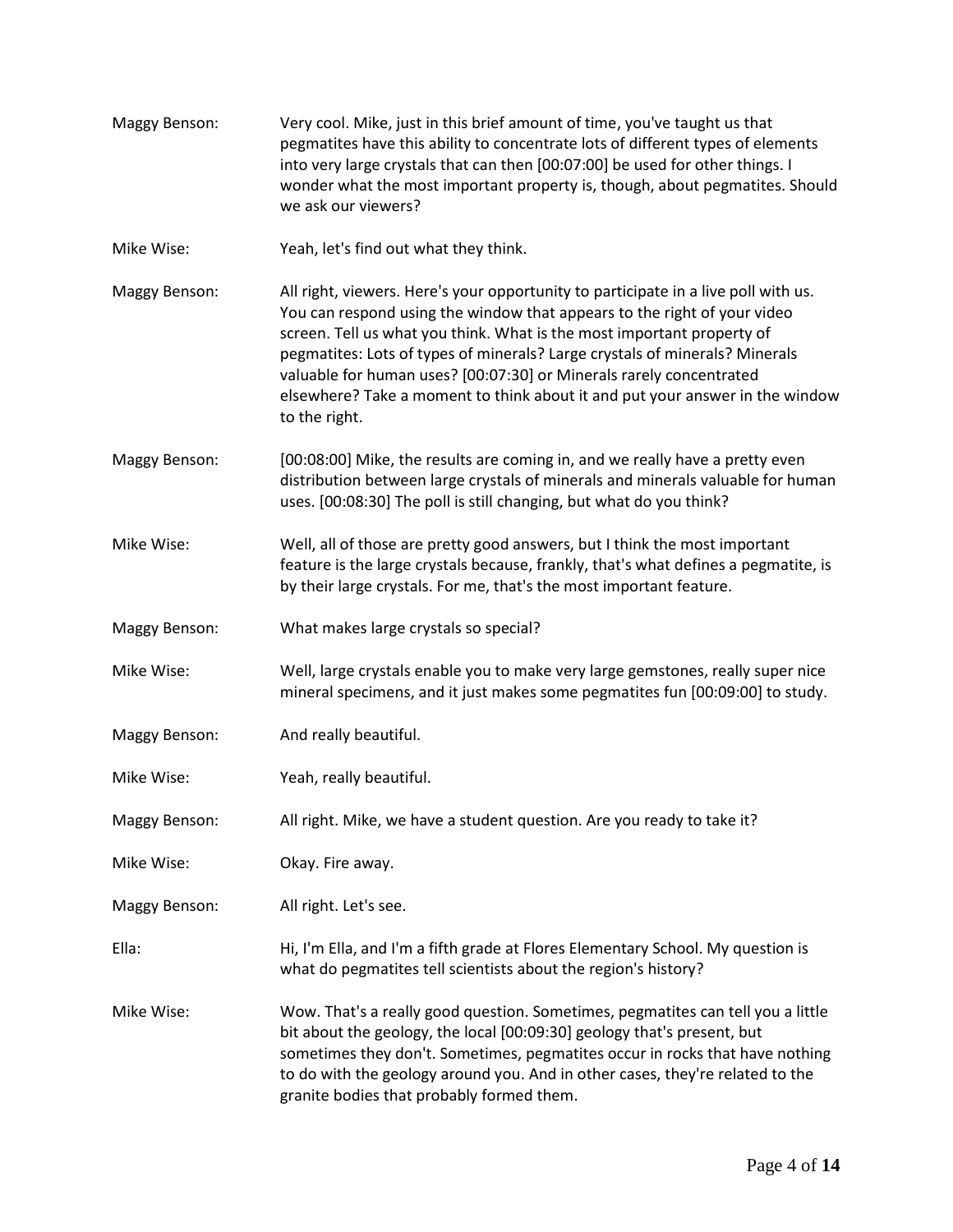| Maggy Benson:        | Great question, Ella.                                                                                                                                                                                                                                                                                                                                                  |
|----------------------|------------------------------------------------------------------------------------------------------------------------------------------------------------------------------------------------------------------------------------------------------------------------------------------------------------------------------------------------------------------------|
| Mike Wise:           | Yeah, that was a good one.                                                                                                                                                                                                                                                                                                                                             |
| Maggy Benson:        | We have another question here, and this one comes from the MSNV school.<br>How many pegmatites have you found?                                                                                                                                                                                                                                                         |
| Mike Wise:           | How many have I found? Wow, that's a hard one. [00:10:00] Ummm. I can't say<br>that I have found some new ones myself. I visit a lot of places around the<br>country, but there are some pegmatites that I have looked at that have never<br>been studied before or have been studied in detail. I don't think I can really<br>answer that, how many new ones I found. |
| Maggy Benson:        | All right. We have another student question. This one comes from Sahaj. Do you<br>only study gemstones?                                                                                                                                                                                                                                                                |
| Mike Wise:           | No, I don't [00:10:30] only study gemstones. In fact, I also study minerals from<br>pegmatites that are pretty black and ugly. Most people probably wouldn't even<br>pick them up in the first place. Even those minerals can give us some<br>information about how pegmatites form.                                                                                   |
| Maggy Benson:        | Wonderful. Great questions, keep them coming.                                                                                                                                                                                                                                                                                                                          |
| Mike Wise:           | Yeah, that was a good one. That was a real good one.                                                                                                                                                                                                                                                                                                                   |
| Maggy Benson:        | Mike, I want to learn more about the human uses of pegmatites? What kind of<br>economic value does this type of rock have?                                                                                                                                                                                                                                             |
| Mike Wise:           | Well, unlike a lot of other igneous rocks [00:11:00] or other rocks in general,<br>pegmatites have basically four different types of material that they can produce.<br>There are things we call strategic metals, industrial minerals, gemstones, and<br>collectibles.                                                                                                |
| <b>Maggy Benson:</b> | Let's explore each one of those now.                                                                                                                                                                                                                                                                                                                                   |
| Mike Wise:           | Okay.                                                                                                                                                                                                                                                                                                                                                                  |
| <b>Maggy Benson:</b> | Let's start with strategic metals. What does that mean?                                                                                                                                                                                                                                                                                                                |
| Mike Wise:           | Well, these are metals that are required and used in industry, in technology, and<br>in the military field.                                                                                                                                                                                                                                                            |
| Maggy Benson:        | What kind of pegmatites are used?                                                                                                                                                                                                                                                                                                                                      |
| Mike Wise:           | Well, [00:11:30] it's not so much the pegmatites themselves. It's the minerals<br>that are present. For example, tantalum, tantalite. Tantalum is really important<br>in the use of electronics and today's technology. Without tantalum, a lot of the                                                                                                                 |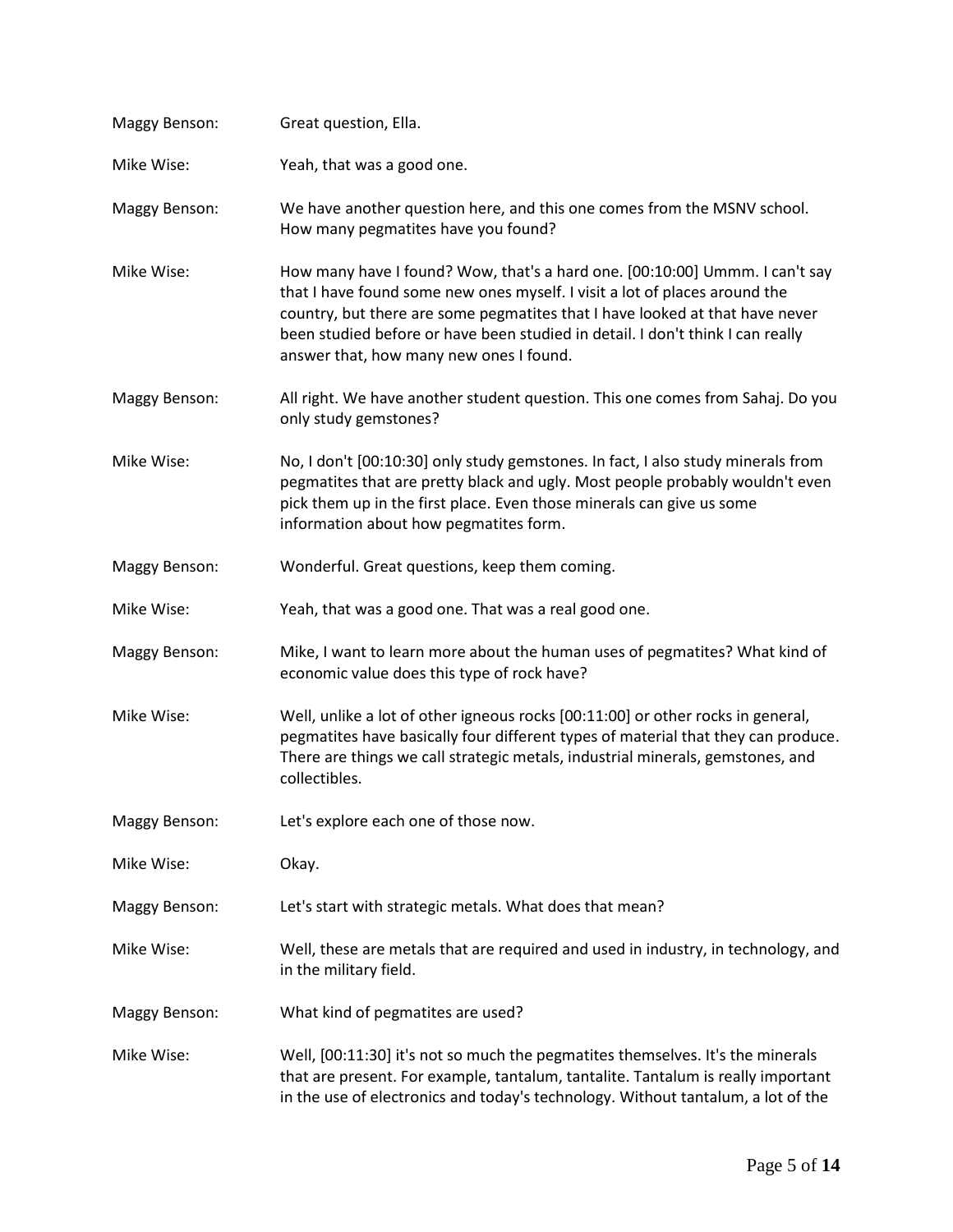|                      | things that we use or take for granted, don't work properly. For example, your<br>cell phone and smartphones have this little device called a capacitor. In this<br>particular one which we ripped the back off, there's this little tiny little square<br>thing here called a [00:12:00] capacitor which stores electrical energy that the<br>cell phone can then use. Pretty much every electronic device like cell phones,<br>computers, and video game consoles can have capacitors in them. |
|----------------------|--------------------------------------------------------------------------------------------------------------------------------------------------------------------------------------------------------------------------------------------------------------------------------------------------------------------------------------------------------------------------------------------------------------------------------------------------------------------------------------------------|
| <b>Maggy Benson:</b> | What happens if there wasn't tantalum?                                                                                                                                                                                                                                                                                                                                                                                                                                                           |
| Mike Wise:           | They might not work. In fact, there were several years ago when the PlayStation<br>2 came out, video game came out, there was a shortage because of the<br>shortage of tantalum. There was not enough tantalum to make all the<br>capacitors needed to [00:12:30] fill their orders for these PlayStation 2s.                                                                                                                                                                                    |
| Maggy Benson:        | Wow. Interesting. So, tantalum and pegmatites are incredibly important for our<br>gadgets to work.                                                                                                                                                                                                                                                                                                                                                                                               |
| Mike Wise:           | Yep. Also, an element called lithium, and lithium is used in making lithium<br>batteries, which we all know are in the cell phones as well.                                                                                                                                                                                                                                                                                                                                                      |
| Maggy Benson:        | What kind of pegmatite does that come from?                                                                                                                                                                                                                                                                                                                                                                                                                                                      |
| Mike Wise:           | It can actually be in a same pegmatite that has tantalite. It comes from the<br>mineral spodumene, which is the primary ore for lithium.                                                                                                                                                                                                                                                                                                                                                         |
| Maggy Benson:        | Very cool. Let's explore [00:13:00] another one of those human uses. You said<br>that they're used in industry.                                                                                                                                                                                                                                                                                                                                                                                  |
| Mike Wise:           | Yeah.                                                                                                                                                                                                                                                                                                                                                                                                                                                                                            |
| Maggy Benson:        | What kind of industry?                                                                                                                                                                                                                                                                                                                                                                                                                                                                           |
| Mike Wise:           | Well, the industrial minerals are basically nonmetals. Things like quartz, and<br>feldspar, and micas, which are not really metallic minerals. They are used or<br>mined from pegmatites for use in the glass-making industry, in making<br>cookware like Corning Ware, things like that. The micas are used in paints and in<br>cosmetics like makeup, eyeshadow.                                                                                                                               |
| Maggy Benson:        | $[00:13:30]$ Oh.                                                                                                                                                                                                                                                                                                                                                                                                                                                                                 |
| Mike Wise:           | Yeah.                                                                                                                                                                                                                                                                                                                                                                                                                                                                                            |
| Maggy Benson:        | I have to thank pegmatite mineral for makeup today.                                                                                                                                                                                                                                                                                                                                                                                                                                              |
| Mike Wise:           | Yeah, it's what makes it glitter. All that glitter is due to little tiny pieces of mica<br>that's ground up and incorporate it into the cosmetics.                                                                                                                                                                                                                                                                                                                                               |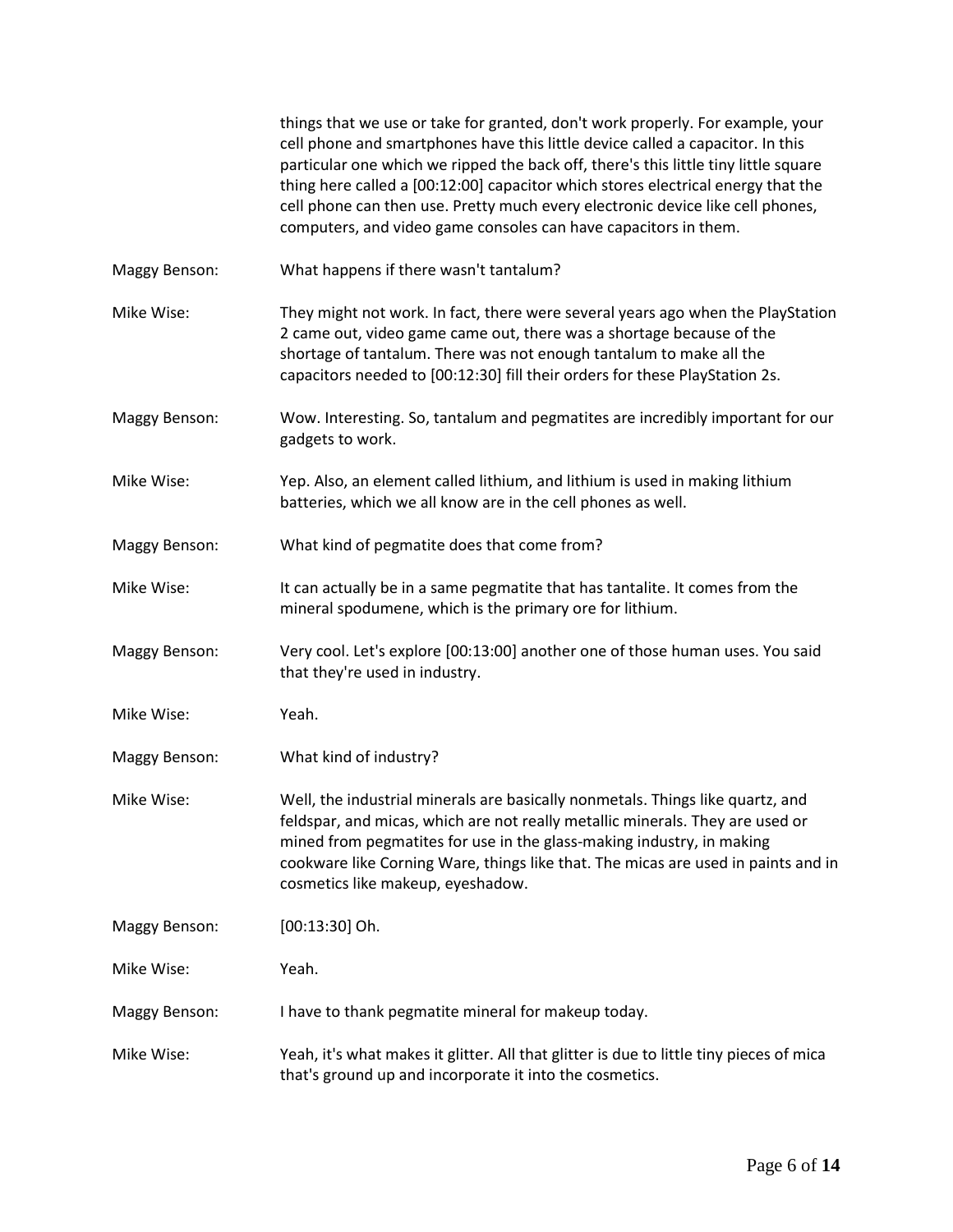| Maggy Benson:        | Wow, Mike. Who knew that everything from makeup to cell phones to gaming<br>consoles depend on the minerals that are produced by pegmatites?                                                                                             |
|----------------------|------------------------------------------------------------------------------------------------------------------------------------------------------------------------------------------------------------------------------------------|
| Mike Wise:           | That's right.                                                                                                                                                                                                                            |
| Maggy Benson:        | There's another one that, another use that you mentioned, gemstones. I see<br>some beautiful stones here.                                                                                                                                |
| Mike Wise:           | Yes. We have a few gemstones here. This is what most [00:14:00] people may<br>be familiar with things like aquamarine and topaz and tourmaline and garnet.<br>They're found as gemstones that are cut from minerals from pegmatites.     |
| Maggy Benson:        | Now, some of them, I would hate to actually cut up. Is there a use for some of<br>these minerals in this raw form?                                                                                                                       |
| Mike Wise:           | Well, I hate cutting them up too, but before I get onto that, I have something I<br>want to share with our viewers.                                                                                                                      |
| Maggy Benson:        | All right. What could it be?                                                                                                                                                                                                             |
| Mike Wise:           | [00:14:30] In order to cut gemstones, this is a cut stone of quartz. You're<br>speechless.                                                                                                                                               |
| Maggy Benson:        | I'm totally speechless.                                                                                                                                                                                                                  |
| Mike Wise:           | This is-                                                                                                                                                                                                                                 |
| <b>Maggy Benson:</b> | I could never wear that in a necklace.                                                                                                                                                                                                   |
| Mike Wise:           | No, I couldn't either, and you wouldn't try. But think about this. In order to cut a<br>gemstone this big, you got to have a big crystal. This is just a simple quartz. This<br>particular specimen from Brazil is almost 20,000 carats. |
| Maggy Benson:        | [00:15:00] 20,000 carats!                                                                                                                                                                                                                |
| Mike Wise:           | Yeah. Yup, and it's from a pegmatite, or the crystal is from a pegmatite.                                                                                                                                                                |
| <b>Maggy Benson:</b> | That is so incredible.                                                                                                                                                                                                                   |
| Mike Wise:           | Yeah.                                                                                                                                                                                                                                    |
| <b>Maggy Benson:</b> | This huge gemstone, I mean, the actual crystal that it came from must've been-                                                                                                                                                           |
| Mike Wise:           | It had to be big. It had to be at least twice that size, at least.                                                                                                                                                                       |
| Maggy Benson:        | Wow. That's amazing.                                                                                                                                                                                                                     |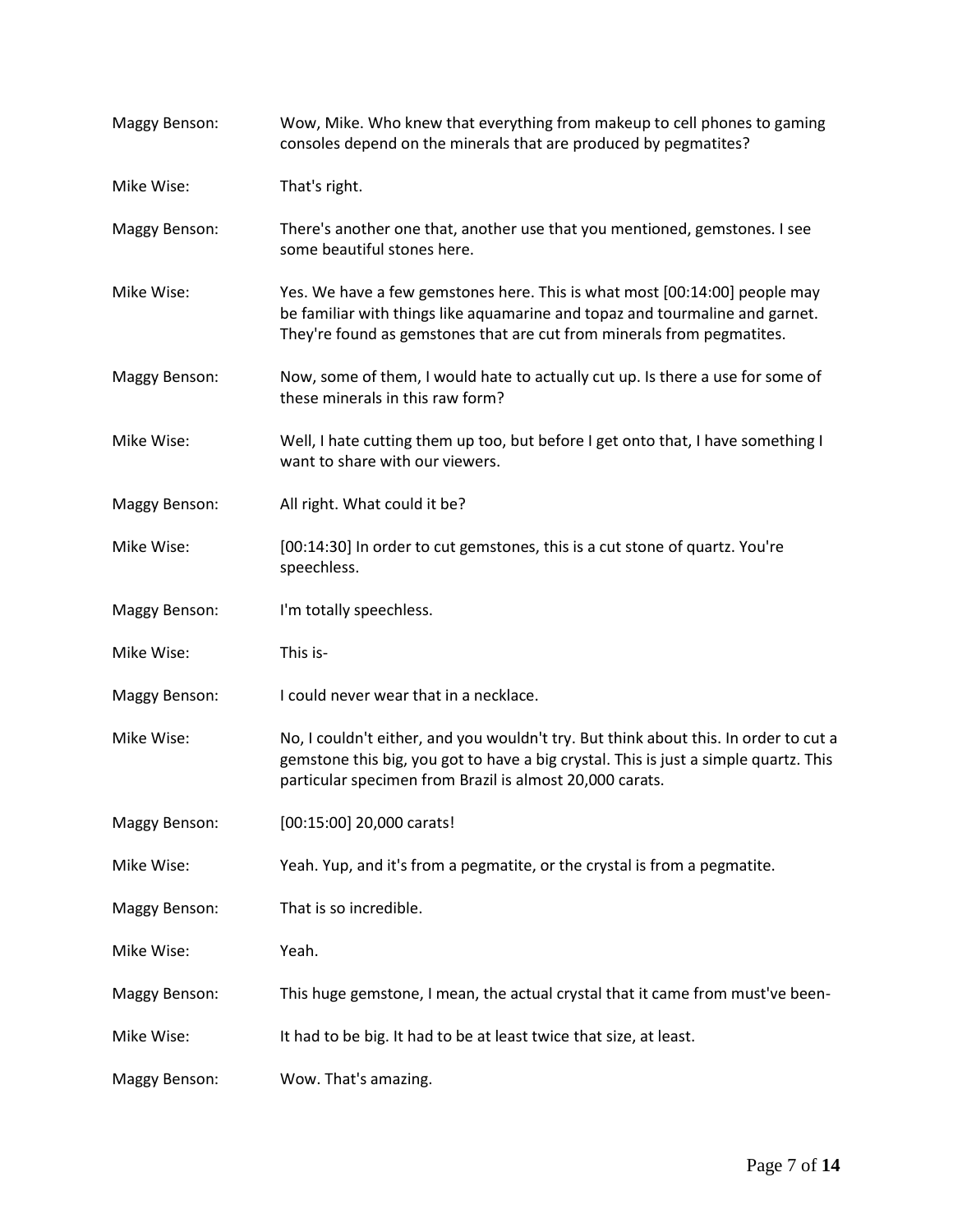| Mike Wise:           | Yup.                                                                                                                                                                                                                                                                                                                                                                                                |
|----------------------|-----------------------------------------------------------------------------------------------------------------------------------------------------------------------------------------------------------------------------------------------------------------------------------------------------------------------------------------------------------------------------------------------------|
| Maggy Benson:        | Let's talk about the actual crystal that it came from.                                                                                                                                                                                                                                                                                                                                              |
| Mike Wise:           | Yeah.                                                                                                                                                                                                                                                                                                                                                                                               |
| <b>Maggy Benson:</b> | Is there a value for those?                                                                                                                                                                                                                                                                                                                                                                         |
| Mike Wise:           | Well, actually, there are. I mean, just like [00:15:30] people collect stamps and<br>collect coins, model cars, whatever the case may be, there are people who<br>collect minerals as a hobby. This has been going on for many, many decades.<br>Even today, they still collect pegmatite minerals because they're beautiful.                                                                       |
| Maggy Benson:        | They really are. I'm truly speechless. These are just  It's just an amazing array<br>of materials. Are these actually in the museum's collection?                                                                                                                                                                                                                                                   |
| Mike Wise:           | Actually, [00:16:00] pretty much all of these are. There are a few things that I<br>collected during my research, but hopefully, they'll get into the museum<br>collection when I'm done with them. You can see, people, visitors can come to<br>the museum and they can see things like this in our Geology, Gems, and<br>Minerals gallery which has a whole section that's devoted to pegmatites. |
| Maggy Benson:        | Very cool. Mike, I'm ready to go out and start mining these myself.                                                                                                                                                                                                                                                                                                                                 |
| Mike Wise:           | Mining. Yes. Sure.                                                                                                                                                                                                                                                                                                                                                                                  |
| Maggy Benson:        | Digging, looking for pegmatites [00:16:30] myself. We have a student video<br>question though, so let's view that.                                                                                                                                                                                                                                                                                  |
| Mike Wise:           | Okay. All right.                                                                                                                                                                                                                                                                                                                                                                                    |
| James:               | My name is James.                                                                                                                                                                                                                                                                                                                                                                                   |
| Collin:              | And my name is Collin. We are fifth graders at Flores Elementary school.                                                                                                                                                                                                                                                                                                                            |
| James:               | Our question is where do you find most of your pegmatites?                                                                                                                                                                                                                                                                                                                                          |
| Mike Wise:           | Great question, guys.                                                                                                                                                                                                                                                                                                                                                                               |
| Maggy Benson:        | Mike, I think that's a question that we should actually ask our viewers.                                                                                                                                                                                                                                                                                                                            |
| Mike Wise:           | Yeah, let's do that.                                                                                                                                                                                                                                                                                                                                                                                |
| Maggy Benson:        | We're all ready to search for pegmatites. Here's another opportunity for you to<br>answer a live poll with us. Tell us, where do you find pegmatites: Deserts?<br>Mountains? [00:17:00] Ocean floor? or Marshland? Take a moment to think<br>about it and put your answer in the window to the right of your window screen.                                                                         |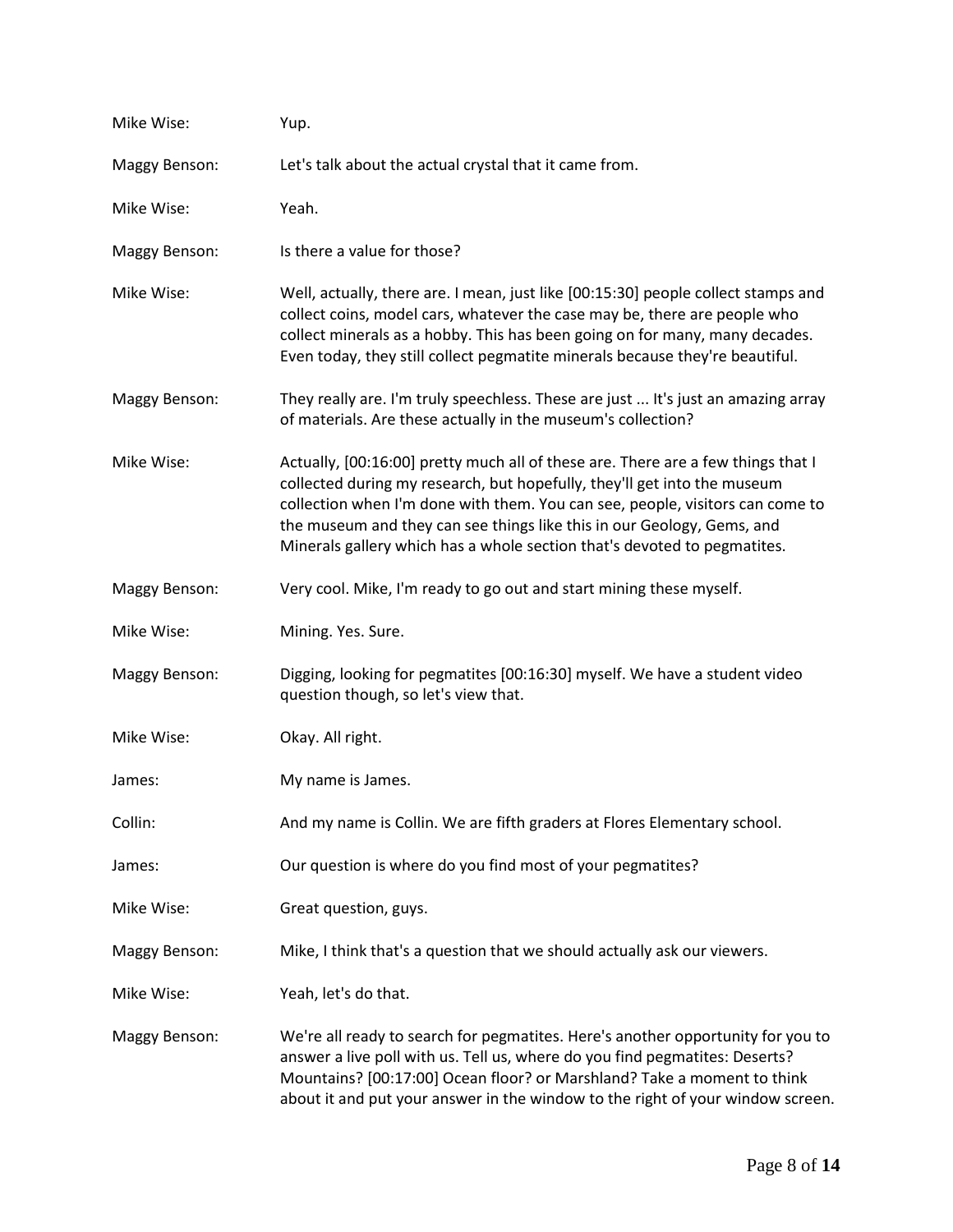Maggy Benson: [00:17:30] Mike, the results are still coming in, but 85 percent of the viewers think that the answer is B, mountains. How did they do? Mike Wise: All right. That's good because most granites ... What most of the pegmatites are associated with or occur in mountain ranges. Maggy Benson: Can you give us an example of some pegmatites that you've actually found in your career here? Mike Wise: Yeah. When I first started here, I [00:18:00] actually was spending most of my time in Maine, looking at pegmatites there. Then I started working in Rhode Island, and then Virginia, North Carolina, and then as far west as California and Colorado and Nevada. James: My name is James. Collin: My name is Collin. We are fifth-Maggy Benson: I know that you found an amazing specimen in Colorado. Can you tell us about that? Mike Wise: Yeah. During one of my trips out there, one of the miners had found some pegmatites, and he found these pockets, which are essentially holes in the pegmatites where crystals can grow into. [00:18:30] He invited me to stick my hand in and see if I could pull something out and I did. I reached in, felt something that felt like quartz crystals, wiggled it out, pulled it out, and pulled out a very nice amazonite specimen, which is this green feldspar with black smoky quartz. Maggy Benson: This is what we're seeing here. Mike Wise: Yeah. That's the piece. And they nicknamed it the Smithsonian Pocket because I was a Smithsonian employee at the time, but the sad thing is we didn't get [00:19:00] to keep this for the museum. Maggy Benson: It's really a spectacular sample. Mike Wise: Yeah, it was fun. I mean, being the first to pull something out of the ground for the first time. Maggy Benson: Mike, are pegmatites located all over the world? Mike Wise: Yep. They're located on every continent, even Antarctica. With all that ice, you never would expect that there are rocks there, but there are rocks exposed. And there are pegmatites in some of the mountain ranges in Antarctica.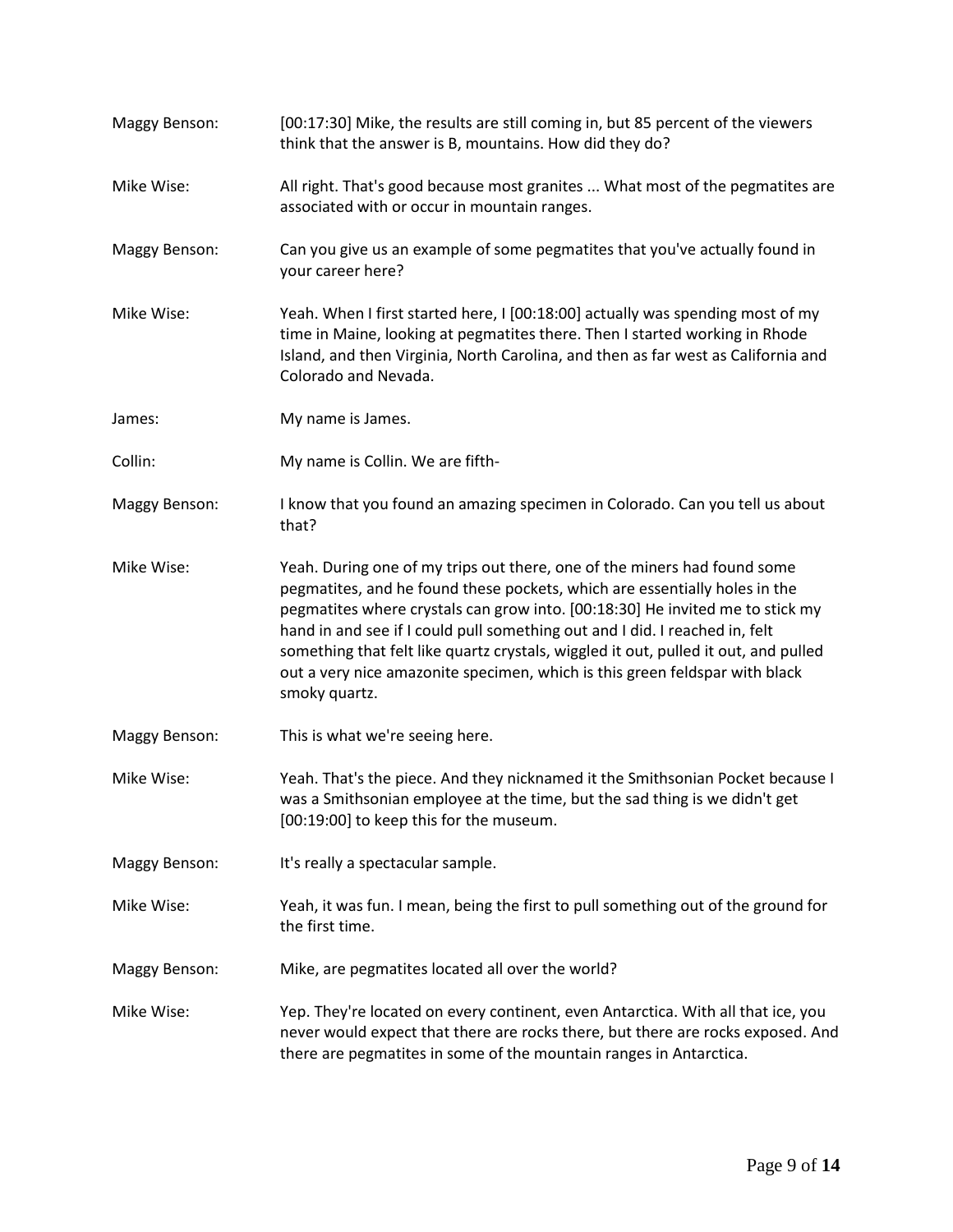| Maggy Benson:        | If I wanted to go search for pegmatites, like the minerals that this [00:19:30]<br>one produced, would I know where to look? Do scientists know where certain<br>pegmatite minerals are found?                                                                                                                                                                                                                                                                                                                                                                                                                                                                                                                                                                                                    |
|----------------------|---------------------------------------------------------------------------------------------------------------------------------------------------------------------------------------------------------------------------------------------------------------------------------------------------------------------------------------------------------------------------------------------------------------------------------------------------------------------------------------------------------------------------------------------------------------------------------------------------------------------------------------------------------------------------------------------------------------------------------------------------------------------------------------------------|
| Mike Wise:           | We have a pretty good understanding of where the major pegmatite deposits<br>are, the major pegmatite areas, there are so many. Brazil is one of them, in fact.<br>But one of the things I'm trying to understand is, is there a connection between<br>the type pegmatite and broad geologic processes? For example. We know there<br>are places [00:20:00] where the Earth's crust comes together to form mountain<br>chains, like Himalayan Mountains or the Appalachian Mountains. There are<br>large amounts of granites were they develop and there are pegmatites strewn<br>all along those mountain chains. Whether we can determine if there's a specific<br>type of pegmatite in those mountain chains, that's one of the things that we're<br>trying to understand a little bit better. |
| Maggy Benson:        | As a scientist here at the Smithsonian, you're actually looking at the internal<br>structures of these crystals and trying to better understand their chemistry.<br>What kind of techniques do you use to do that?                                                                                                                                                                                                                                                                                                                                                                                                                                                                                                                                                                                |
| Mike Wise:           | [00:20:30] A lot of different techniques. If I find a mineral that I don't know what<br>it is, the first thing I will do is use our x-ray diffraction machine, which actually<br>gives us an idea of the atomic arrangement of that particular mineral. It's<br>essentially a fingerprint. Every mineral will give off a specific x-ray pattern. From<br>there, I'll move on to the electron microprobe, which gives us chemical<br>information. So, it allows me to determine which elements make up that<br>particular mineral.                                                                                                                                                                                                                                                                 |
| Mike Wise:           | Then we have a scanning electron [00:21:00] microscope which is basically used<br>for imaging, although we can get some chemical information. It allows us to see<br>surface features or if we have a polysection, we can see things like zoning or if<br>there's replacement going on. A whole bunch of really neat things you couldn't<br>see with the naked eye.                                                                                                                                                                                                                                                                                                                                                                                                                               |
| Maggy Benson:        | But you said earlier that you can see some things with the naked eye, such as<br>color indicates chemistry.                                                                                                                                                                                                                                                                                                                                                                                                                                                                                                                                                                                                                                                                                       |
| Mike Wise:           | Yeah.                                                                                                                                                                                                                                                                                                                                                                                                                                                                                                                                                                                                                                                                                                                                                                                             |
| <b>Maggy Benson:</b> | Do you have an example to show us here?                                                                                                                                                                                                                                                                                                                                                                                                                                                                                                                                                                                                                                                                                                                                                           |
| Mike Wise:           | Yes, I brought with me a specimen. It's a slice of a mineral liddicoatite.<br>[00:21:30] It is a type of tourmaline. One of the neat things about this particular<br>sample is that you can see various colors.                                                                                                                                                                                                                                                                                                                                                                                                                                                                                                                                                                                   |
| <b>Maggy Benson:</b> | It's beautiful. I see a pink triangle right in the middle.                                                                                                                                                                                                                                                                                                                                                                                                                                                                                                                                                                                                                                                                                                                                        |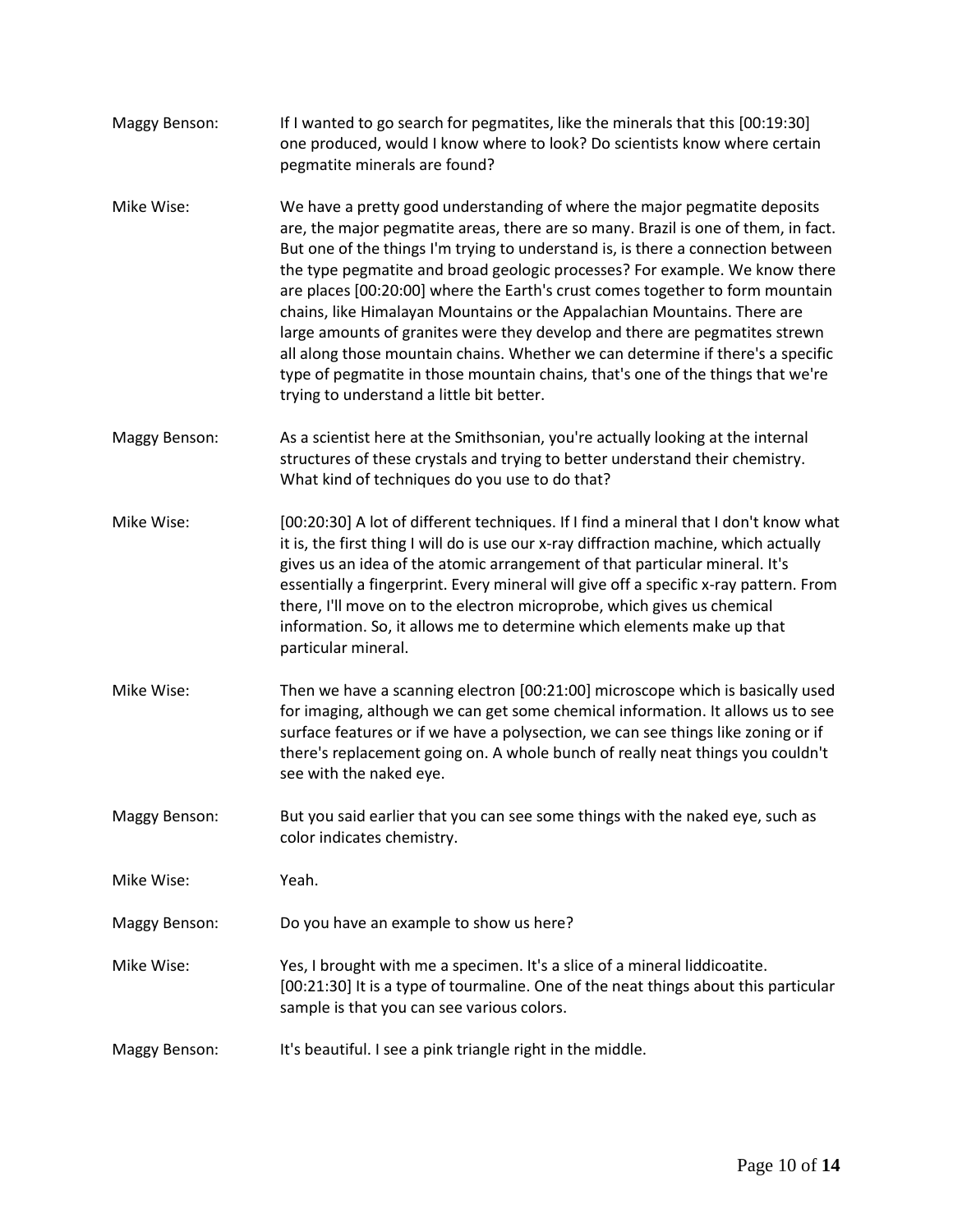| Mike Wise:    | Yeah. There's a pink triangle there, and then there's green bands. And we know<br>from studying tourmalines that the green color is due to the presence of iron,<br>and the pink color is due to the presence of the element manganese. Just by<br>looking at this, we can, much like the rings of a tree, we're looking at the growth<br>history of this particular tourmaline.                                             |
|---------------|------------------------------------------------------------------------------------------------------------------------------------------------------------------------------------------------------------------------------------------------------------------------------------------------------------------------------------------------------------------------------------------------------------------------------|
| Maggy Benson: | [00:22:00] Wow, that's fabulous.                                                                                                                                                                                                                                                                                                                                                                                             |
| Mike Wise:    | Yeah, pretty cool.                                                                                                                                                                                                                                                                                                                                                                                                           |
| Maggy Benson: | Do you have any other examples of how you can sometimes use techniques<br>such as light to better understand?                                                                                                                                                                                                                                                                                                                |
| Mike Wise:    | Yeah, I have an example of what's called opal. It's not like the opals that most<br>people see in jewelry, okay? It's still opal nonetheless because it has the<br>chemical composition of opal, which is silicon, oxygen, and a little water. But<br>one of the neat things that happen when you subject this to ultraviolet light is<br>[00:22:30] that it changes color. So, you can dim the lights [crosstalk 00:22:34]- |
| Maggy Benson: | Can I see it?                                                                                                                                                                                                                                                                                                                                                                                                                |
| Mike Wise:    | Sure.                                                                                                                                                                                                                                                                                                                                                                                                                        |
| Maggy Benson: | Yeah, let's dim the lights. Oh, how cool? It's actually glowing.                                                                                                                                                                                                                                                                                                                                                             |
| Mike Wise:    | It's actually glowing. So, we don't really know what causes this. Not all opals do<br>this, but this particular type of opal may have little bits of uranium. I mean,<br>really, really tiny amounts, that cause it to react with the energy from the<br>ultraviolet light [00:23:00] and cause it to glow.                                                                                                                  |
| Maggy Benson: | Do all opals glow like that?                                                                                                                                                                                                                                                                                                                                                                                                 |
| Mike Wise:    | No, they all don't. Most opals, again, that you use in jewelry will not do this. This<br>is not a property of those types, but I've looked at a few opals from pegmatites,<br>and almost all of them do.                                                                                                                                                                                                                     |
| Maggy Benson: | Wow. That's really fascinating. Mike, you've taught us a lot about pegmatites,<br>their amazing diversity, and how you're studying them, so thank you for that. I<br>think we should go to some student questions. What do you say?                                                                                                                                                                                          |
| Mike Wise:    | Okay. Let's go.                                                                                                                                                                                                                                                                                                                                                                                                              |
| Maggy Benson: | All right. This question [00:23:30] comes from The Auburn School. What<br>temperature and depth do emeralds form?                                                                                                                                                                                                                                                                                                            |
| Mike Wise:    | Wow, emeralds.                                                                                                                                                                                                                                                                                                                                                                                                               |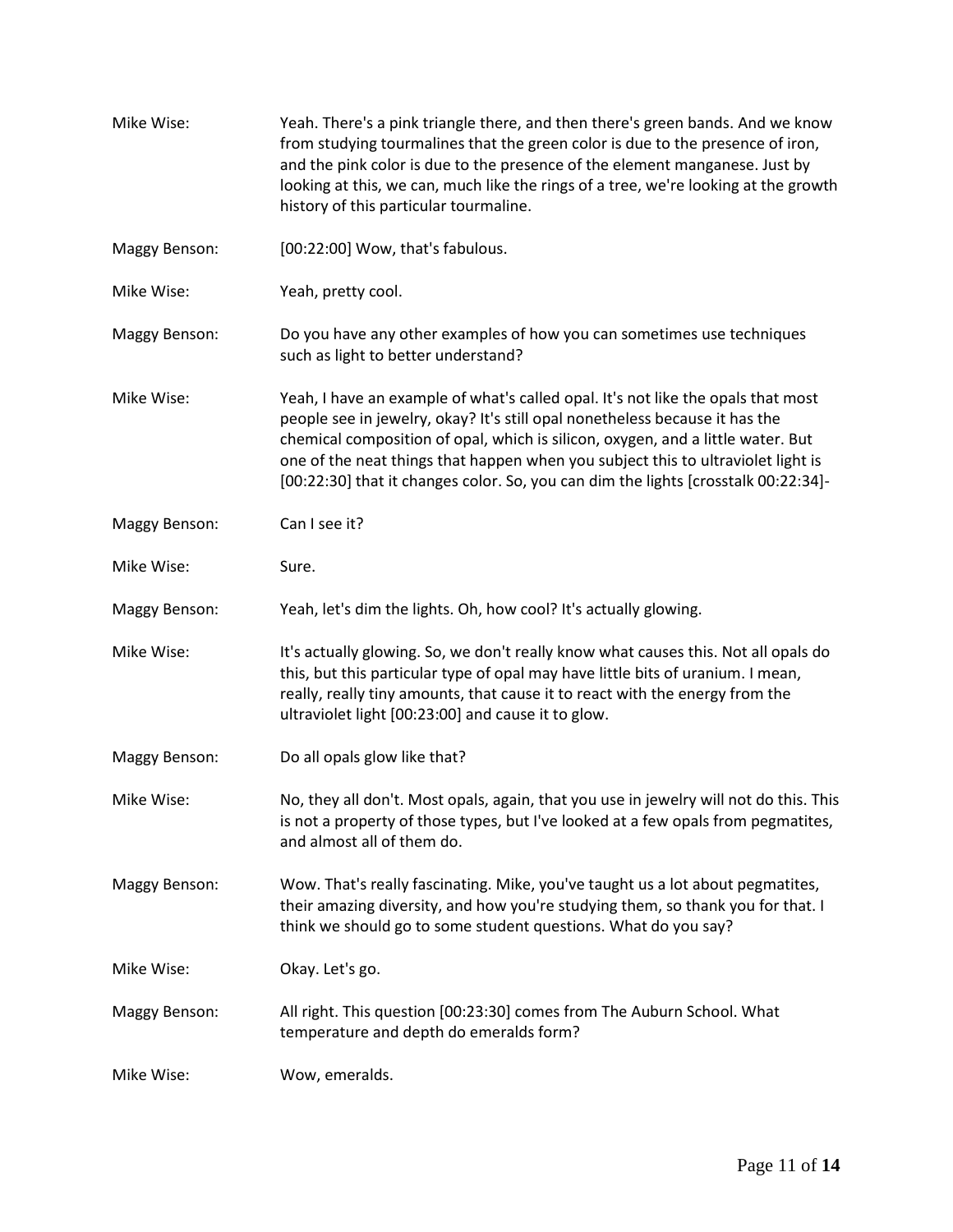| Maggy Benson:        | Are emeralds part of the pegmatite family?                                                                                                                                                                                                                                                                                                                                                                                                                                                                                                                             |
|----------------------|------------------------------------------------------------------------------------------------------------------------------------------------------------------------------------------------------------------------------------------------------------------------------------------------------------------------------------------------------------------------------------------------------------------------------------------------------------------------------------------------------------------------------------------------------------------------|
| Mike Wise:           | Well, sometimes it can be. They don't always grow right in the pegmatites, but<br>to form emerald, you need two things to happen. You need a source of<br>chromium, that's what gives it the green color, and you need a source of-                                                                                                                                                                                                                                                                                                                                    |
| Maggy Benson:        | An element.                                                                                                                                                                                                                                                                                                                                                                                                                                                                                                                                                            |
| Mike Wise:           | An element, you need the element beryllium, which, in most cases, come from<br>pegmatites. [00:24:00] You typically find them on the edges of pegmatites if<br>that pegmatite intrudes the right type of rock. The temperate of the formation<br>could be 500, 400 degrees Celsius, and we may talk about five, six kilobars of<br>pressure, something in that range.                                                                                                                                                                                                  |
| Maggy Benson:        | A lot of pressure.                                                                                                                                                                                                                                                                                                                                                                                                                                                                                                                                                     |
| Mike Wise:           | A lot of pressure and not very high temperature.                                                                                                                                                                                                                                                                                                                                                                                                                                                                                                                       |
| Maggy Benson:        | Very cool.                                                                                                                                                                                                                                                                                                                                                                                                                                                                                                                                                             |
| Mike Wise:           | Great question.                                                                                                                                                                                                                                                                                                                                                                                                                                                                                                                                                        |
| <b>Maggy Benson:</b> | We have another question, and this question comes from Mr. Holmes' class.<br>They want to know, are certain [00:24:30] type of pegmatites more common<br>than others?                                                                                                                                                                                                                                                                                                                                                                                                  |
| Mike Wise:           | Good question. And the answer is definitely yes. In fact, if you took a survey of<br>all the pegmatites in the world, if we could, and we would come up with such a<br>large number, well over 100,000 pegmatites, probably 99 percent of those are<br>very simple mineralogy, just quartz, feldspar, and mica.                                                                                                                                                                                                                                                        |
| Maggy Benson:        | Just like granite.                                                                                                                                                                                                                                                                                                                                                                                                                                                                                                                                                     |
| Mike Wise:           | Just like granite. Less than 1 percent of them have all these really cool minerals<br>that we've shown here.                                                                                                                                                                                                                                                                                                                                                                                                                                                           |
| Maggy Benson:        | [00:25:00] We have another question. This one comes from Meg in Charlotte.<br>What is your favorite pegmatite specimen at the Smithsonian and why?                                                                                                                                                                                                                                                                                                                                                                                                                     |
| Mike Wise:           | Meg, everybody asks me that question. I have a hard time picking a favorite<br>because I like them all, whether they're really gem quality ones or just this<br>cruddy black little skim on the surface. I do have a favorite pegmatite gem<br>though, and that's called a tourmaline. [00:25:30] It's a Paraiba tourmaline,<br>which has a very unique color. It's the color of Windex. It's this Windex blue<br>color. It gets its color from the presence of copper in the tourmaline, which is<br>quite uncommon for tourmaline, in general, to have copper in it. |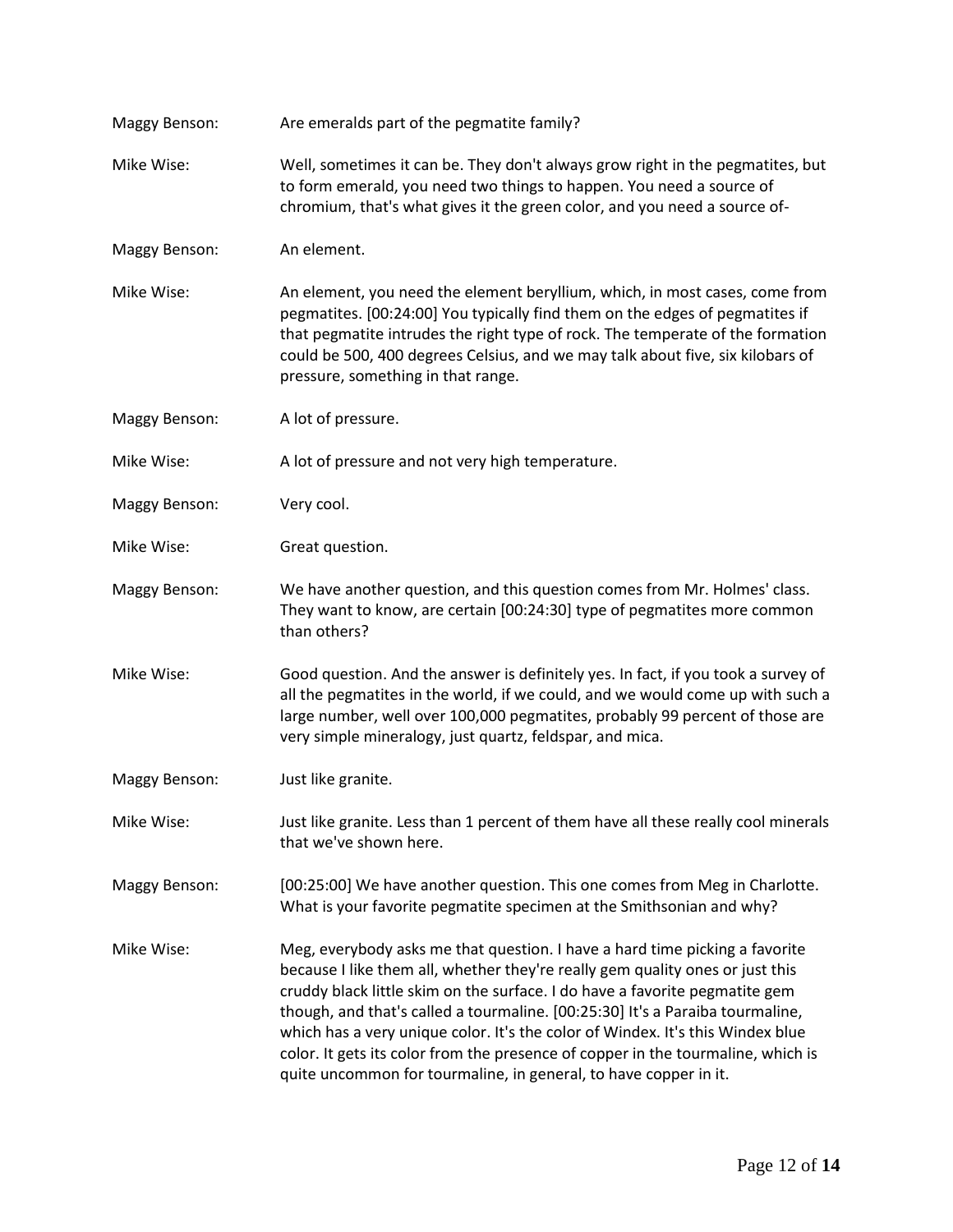| Maggy Benson:        | Very cool.                                                                                                                                                                                                                                                                                                                                                                                                                                                                    |
|----------------------|-------------------------------------------------------------------------------------------------------------------------------------------------------------------------------------------------------------------------------------------------------------------------------------------------------------------------------------------------------------------------------------------------------------------------------------------------------------------------------|
| Mike Wise:           | Yeah.                                                                                                                                                                                                                                                                                                                                                                                                                                                                         |
| <b>Maggy Benson:</b> | We'll have to find some Paraiba tourmaline.                                                                                                                                                                                                                                                                                                                                                                                                                                   |
| Mike Wise:           | Paraiba tourmaline, yeah, if you want to find Paraiba tourmaline, you got to go<br>to Brazil or Nigeria or Mozambique.                                                                                                                                                                                                                                                                                                                                                        |
| Maggy Benson:        | I have to add it to my list.                                                                                                                                                                                                                                                                                                                                                                                                                                                  |
| Mike Wise:           | Well, I'm ready. [00:26:00] Let's go.                                                                                                                                                                                                                                                                                                                                                                                                                                         |
| Maggy Benson:        | Okay. This one comes from Julia. Have you ever discovered a new mineral?                                                                                                                                                                                                                                                                                                                                                                                                      |
| Mike Wise:           | Funny you should ask, Julia. I haven't discovered one yet, but I'm working on a<br>couple. One of them is from the pegmatite down in Virginia, the Morefield<br>pegmatite. A few years ago, a collector sent me some material to look at, and it<br>turns out that it's not like any mineral that we know of at this point. I'm actually<br>still doing some of [00:26:30] the chemical work, some of the x-ray work, and<br>hopefully, it will become a new mineral species. |
| Maggy Benson:        | We have one last question, and this one comes from MSNV school. Have you<br>ever looked for pegmatite in Maine? If so, what have you found?                                                                                                                                                                                                                                                                                                                                   |
| Mike Wise:           | Probably the best question of the day, only because that's where I started my<br>research here when I started working for the Smithsonian. I spent a lot of time,<br>a lot of years looking at the pegmatites in Maine, primarily the pegmatites in the<br>western part of the state [00:27:00] close to the New Hampshire border. And I<br>found all kinds of minerals. In fact, this tantalite specimen that I brought with<br>me, it's from Maine.                         |
| Maggy Benson:        | Wow.                                                                                                                                                                                                                                                                                                                                                                                                                                                                          |
| Mike Wise:           | It's from what's called the Hayes Quarry. I had to fight off one of my colleagues<br>to bring it back because he wanted to take it, but I found tantalite. We found<br>beryl and spodumene.                                                                                                                                                                                                                                                                                   |
| Maggy Benson:        | Oh, I know I'm very interested in looking for pegmatites and maybe some of our<br>viewers are too in Maine and in Virginia. How can students get involved if<br>they're interested to learn more?                                                                                                                                                                                                                                                                             |
| Mike Wise:           | Well, if you want to learn more about geology, [00:27:30] I would suggest you<br>go outside. Go look at a rock. Pick it up. Study it. Break it open, see what's in it<br>because, frankly, rocks give us a clue to understanding how the earth works.<br>This is what geologists do. We look at rocks. If you don't have rocks in your area<br>like I didn't have any when I was growing up, go visit your local museum. Look at                                              |